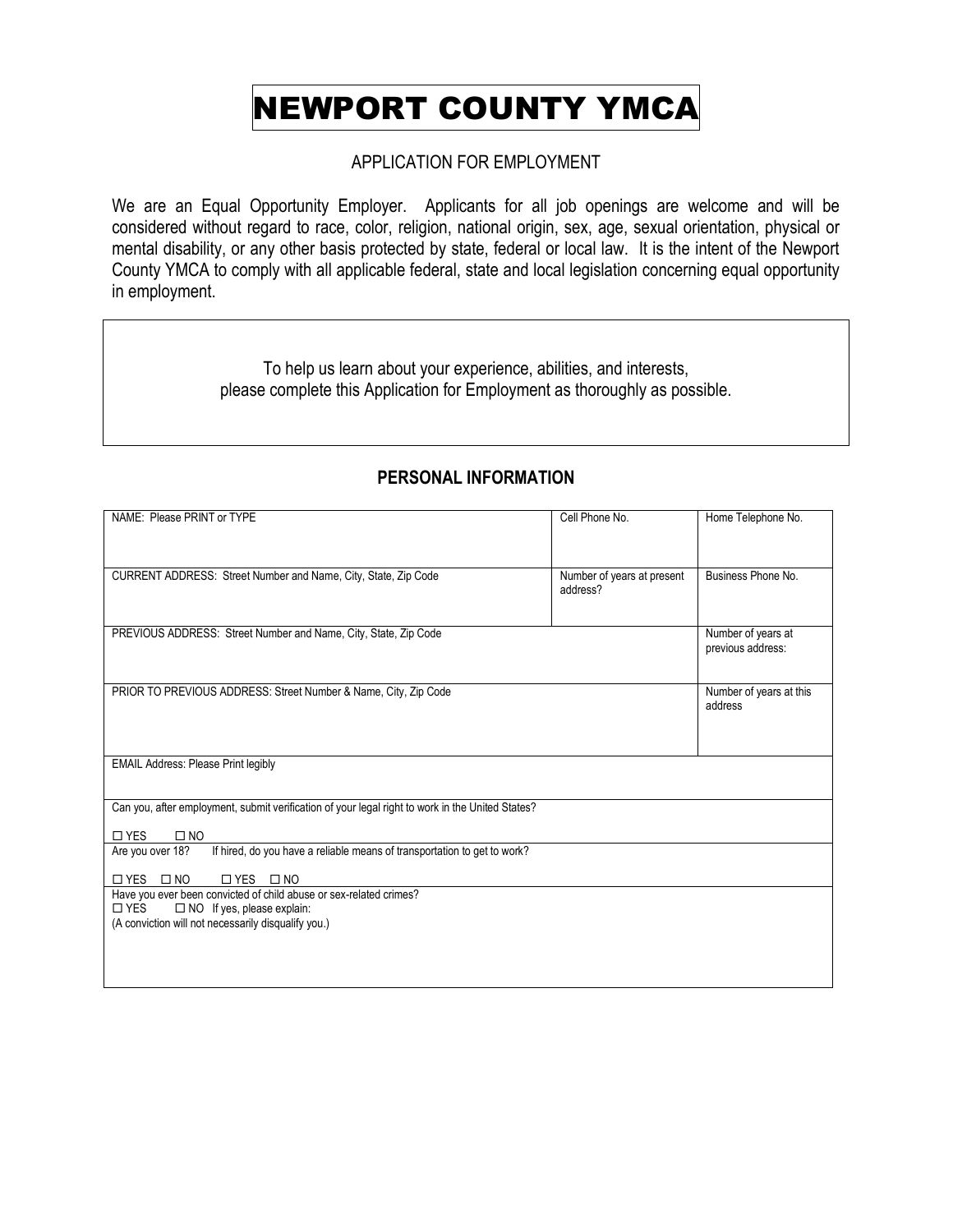### **EMPLOYMENT DESIRED**

|                                                                                                                                                    |  | Date Available                                                 |                |  |
|----------------------------------------------------------------------------------------------------------------------------------------------------|--|----------------------------------------------------------------|----------------|--|
| Type of POSITION desired:                                                                                                                          |  |                                                                | Salary desired |  |
|                                                                                                                                                    |  |                                                                |                |  |
| $\square$ NO<br>Are you presently employed? $\Box$ YES<br>$\square$ NO<br>$\square$ YES<br>If yes, may we contact your present employer?           |  |                                                                |                |  |
| Please refer to the attached job description for the position for which you are applying. Will you be able to work the schedule described therein? |  |                                                                |                |  |
| $\Box$ NO<br>$\Box$ YES                                                                                                                            |  |                                                                |                |  |
| What interests you about this position?                                                                                                            |  |                                                                |                |  |
|                                                                                                                                                    |  |                                                                |                |  |
|                                                                                                                                                    |  |                                                                |                |  |
| Have you ever applied at the Newport County YMCA before?                                                                                           |  | Have you ever been employed by the Newport County YMCA before? |                |  |
| $\Box$ YES<br>$\square$ YES<br>$\Box$ NO If yes, when?<br>$\Box$ NO If yes, when?                                                                  |  |                                                                |                |  |
|                                                                                                                                                    |  |                                                                |                |  |
| Have you ever been employed by another YMCA?                                                                                                       |  |                                                                |                |  |
| $\Box$ YES<br>$\Box$ NO                                                                                                                            |  |                                                                |                |  |
| If yes are you eligible to participate in the YMCA's Retirement Plan?                                                                              |  |                                                                |                |  |
| $\Box$ YFS<br>$\square$ NO                                                                                                                         |  |                                                                |                |  |
| How were you referred to the Newport County YMCA:                                                                                                  |  |                                                                |                |  |
| $\Box$ Advertisement $\Box$ Employee Referral $\Box$ Walk-In $\Box$ Agency $\Box$ Other (please specify below)<br>(Please identify source below)   |  |                                                                |                |  |
| Name of Employee                                                                                                                                   |  |                                                                |                |  |

# **EDUCATION AND TRAINING**

| <b>SCHOOL NAME &amp; LOCATION</b>                                                                                                                                                                                                                                                                                                                                                            | From                                                    | <b>Years Attended</b><br>To | Graduate?<br>(Yes/No) | What<br>Degree                           | Major<br>Subject/<br><b>Total Hours</b><br>(if<br>applicable) |
|----------------------------------------------------------------------------------------------------------------------------------------------------------------------------------------------------------------------------------------------------------------------------------------------------------------------------------------------------------------------------------------------|---------------------------------------------------------|-----------------------------|-----------------------|------------------------------------------|---------------------------------------------------------------|
| Elementary                                                                                                                                                                                                                                                                                                                                                                                   |                                                         |                             |                       |                                          |                                                               |
| High School                                                                                                                                                                                                                                                                                                                                                                                  |                                                         |                             |                       |                                          |                                                               |
| College/University                                                                                                                                                                                                                                                                                                                                                                           |                                                         |                             |                       |                                          |                                                               |
| College/University                                                                                                                                                                                                                                                                                                                                                                           |                                                         |                             |                       |                                          |                                                               |
| <b>Highest Degree Earned</b>                                                                                                                                                                                                                                                                                                                                                                 |                                                         |                             |                       |                                          |                                                               |
| (Circle one number only): 1. High School 2. Associate 3. Bachelor 4. Master                                                                                                                                                                                                                                                                                                                  |                                                         | 5. Doctorate                |                       |                                          |                                                               |
| Additional Education, Vocational and/or Professional Information such as special areas of research or study, seminars, etc. Please attach any written resume<br>or other summary of information that is relevant to the position for which you are applying. If familiarity with a foreign language is listed on the job description,<br>please describe your foreign language skills below. |                                                         |                             |                       |                                          |                                                               |
| Professional memberships, certificates or licenses held. (Exclude those indicating race, color, religion, sex, sexual orientation, national origin, age, physical<br>or mental disability or labor organization affiliations.) Supplement this information by written attachment if applicable.                                                                                              |                                                         |                             |                       |                                          |                                                               |
| Typing/ Keyboarding<br>$\Box$<br><b>WPM</b>                                                                                                                                                                                                                                                                                                                                                  | Computer Skills, i.e Excel, Word, Access,<br>PowerPoint |                             | □                     | Other machines requiring special skills: |                                                               |

# **U.S. MILITARY SERVICE DATA**

| Branch:                          |  |  |
|----------------------------------|--|--|
|                                  |  |  |
| List Special Training or Skills: |  |  |
|                                  |  |  |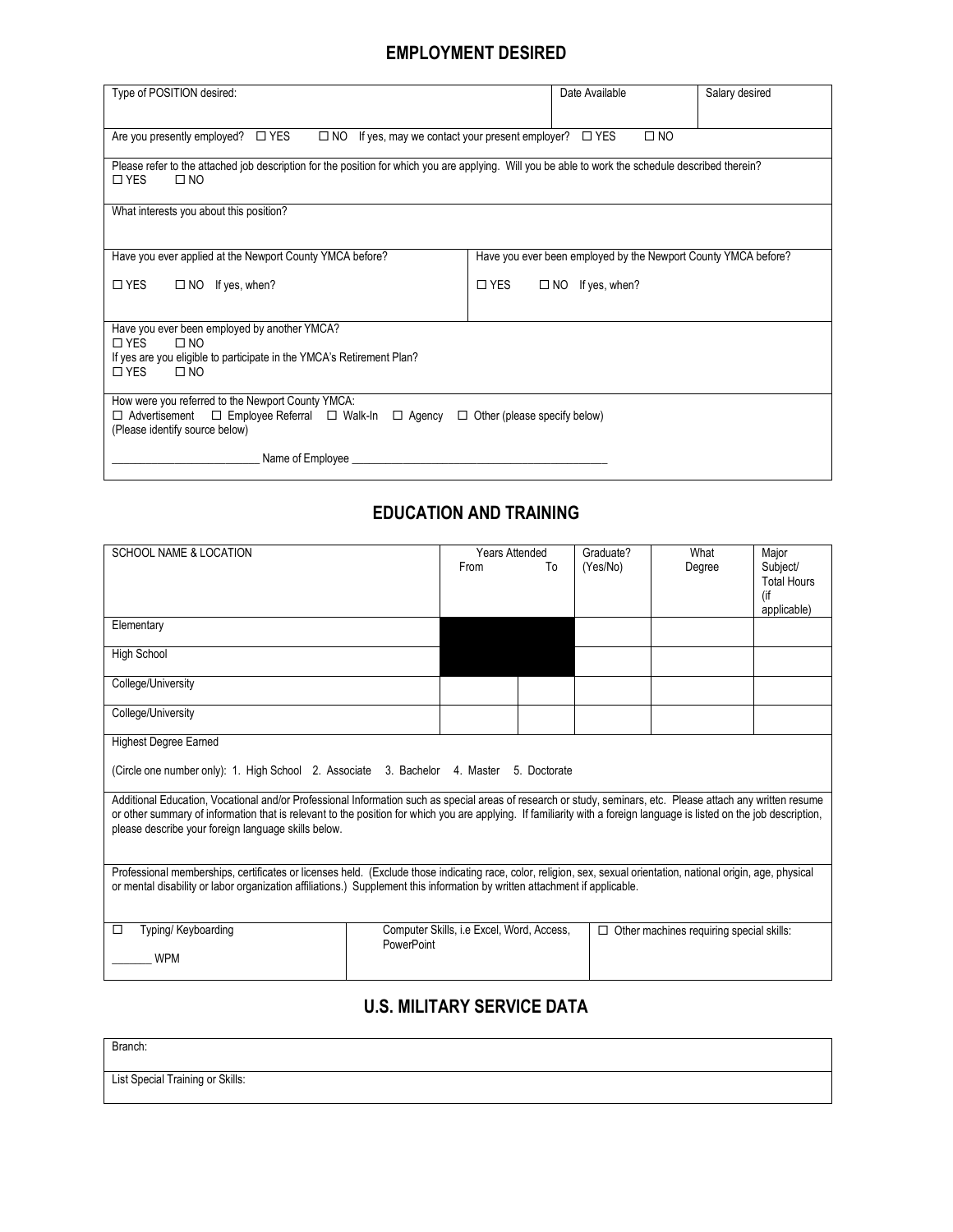# **EMPLOYMENT DATA**

| PLEASE LIST IN ORDER OF MOST RECENT EMPLOYMENT FIRST |                                  |                         | PERSONNEL USE ONLY |  |
|------------------------------------------------------|----------------------------------|-------------------------|--------------------|--|
| <b>Company Name</b>                                  | Dates of Employment<br>Phone No. |                         |                    |  |
|                                                      | $\lambda$                        | From (Mo/Yr) To (Mo/Yr) |                    |  |
|                                                      |                                  |                         |                    |  |
| Address (Include Street, City, State, Zip Code)      |                                  |                         |                    |  |
|                                                      |                                  |                         |                    |  |
| Job Title-Start                                      | Job Title-Final                  | Base Rate of Pay        |                    |  |
|                                                      |                                  | Start                   | Final              |  |
|                                                      |                                  |                         |                    |  |
| Supervisor (Name & Title)                            |                                  |                         |                    |  |
|                                                      |                                  |                         |                    |  |
|                                                      |                                  |                         |                    |  |
| Description of Job Duties                            |                                  |                         |                    |  |
|                                                      |                                  |                         |                    |  |
|                                                      |                                  |                         |                    |  |
| <b>Company Name</b>                                  | Phone No.                        | Dates of Employment     |                    |  |
|                                                      | $\lambda$                        | From (Mo/Yr) To (Mo/Yr) |                    |  |
|                                                      |                                  |                         |                    |  |
| Address (Include Street, City, State, Zip Code)      |                                  |                         |                    |  |
|                                                      |                                  |                         |                    |  |
|                                                      |                                  |                         |                    |  |
| Job Title-Start                                      | Job Title-Final                  | Base Rate of Pay        |                    |  |
|                                                      |                                  | Start                   | Final              |  |
|                                                      |                                  |                         |                    |  |
| Supervisor (Name & Title)                            |                                  |                         |                    |  |
|                                                      |                                  |                         |                    |  |
| Description of Job Duties                            |                                  |                         |                    |  |
|                                                      |                                  |                         |                    |  |
|                                                      |                                  |                         |                    |  |
|                                                      |                                  |                         |                    |  |
| <b>Company Name</b>                                  | Phone No.                        | Dates of Employment     |                    |  |
|                                                      | $\lambda$                        | From (Mo/Yr) To (Mo/Yr) |                    |  |
|                                                      |                                  |                         |                    |  |
| Address (Include Street, City, State, Zip Code)      |                                  |                         |                    |  |
|                                                      |                                  |                         |                    |  |
| Job Title-Start                                      | Job Title-Final                  | Base Rate of Pay        |                    |  |
|                                                      |                                  | Start                   | Final              |  |
|                                                      |                                  |                         |                    |  |
| Supervisor (Name & Title)                            |                                  |                         |                    |  |
|                                                      |                                  |                         |                    |  |
|                                                      |                                  |                         |                    |  |
| Description of Job Duties                            |                                  |                         |                    |  |
|                                                      |                                  |                         |                    |  |
|                                                      |                                  |                         |                    |  |
| <b>Company Name</b>                                  | Phone No.                        | Dates of Employment     |                    |  |
|                                                      | $\lambda$                        | From (Mo/Yr) To (Mo/Yr) |                    |  |
|                                                      |                                  |                         |                    |  |
| Address (Include Street, City, State, Zip Code)      |                                  |                         |                    |  |
|                                                      |                                  |                         |                    |  |
|                                                      |                                  |                         |                    |  |
| Job Title-Start                                      | Job Title-Final                  | Base Rate of Pay        |                    |  |
|                                                      |                                  | Start                   | Final              |  |
|                                                      |                                  |                         |                    |  |
| Supervisor (Name & Title)                            |                                  |                         |                    |  |
|                                                      |                                  |                         |                    |  |
|                                                      |                                  |                         |                    |  |
| Description of Job Duties                            |                                  |                         |                    |  |
|                                                      |                                  |                         |                    |  |
|                                                      |                                  |                         |                    |  |